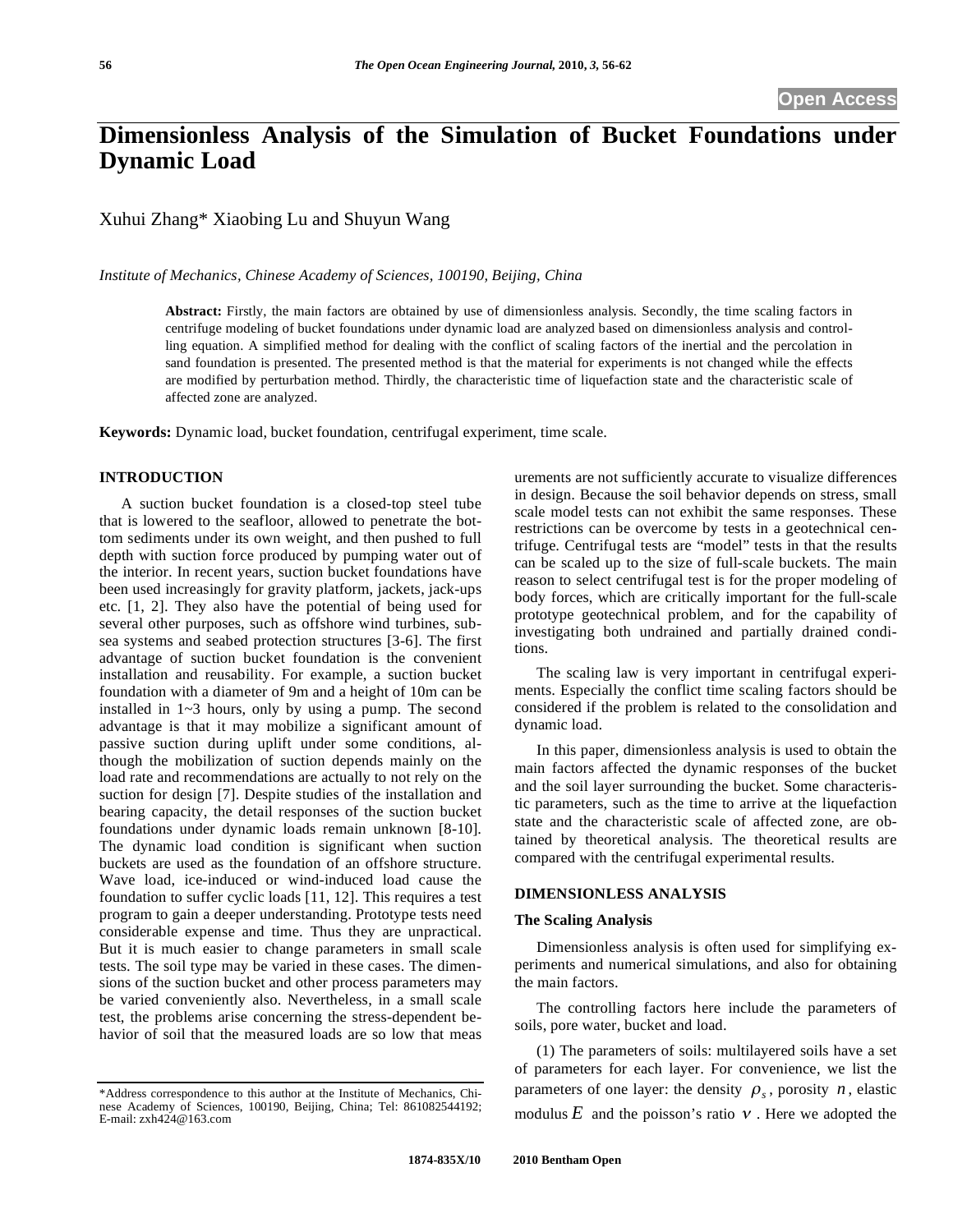plastic hardening index  $H_p$  and the plastic proportional load coefficient  $\lambda_p$  to describe the plastic responses. Assuming the soil layer satisfies the Mohr-Column criterion, which means, the strength of soils may be expressed as  $\tau_f = c + \sigma \tan \varphi$ . Thus, the parameters of strength include the cohesion  $c$  and the internal friction angle  $\varphi$ . The other parameters include the thickness of soil layer *h* and the physical permeability *K* .

(2) The parameters of water: density  $\rho_w$ , viscosity coefficient  $\mu$ , depth  $h_w$ .

(3) The parameters of bucket: diameter  $D$ , height  $H$ , thickness  $d$ , elastic modulus  $E$ , poisson's ratio  $v<sub>s</sub>$  and density  $\rho$ . In practice, the bucket is difficult to be made as the scaled value for the thickness is too small, and the structural property may change because of the size effect. Generally, we deal it in this way: ensure the similarity of the inertial and the bending moment since the material strength of the bucket is much bigger than that of the soil layers and only small elastic deformation occurs in buckets. Then the controlling parameters are as follows: total mass *M* , total bending moment  $J = EI$  in which *I* is the inertial moment. At the same time, the diameter of the bucket *D* , the height *H* and the friction angle between the bucket and the soil  $\theta$  should be considered. Thus, the parameters of bucket are  $D, H, M, J, \theta$ , respectively.

(4) The load parameters: the amplitude  $F$ , frequency  $f$ , duration  $T$ , horizontal static load  $F_h$ , vertical static load  $F_v$  and the gravity acceleration  $g$ .

The viscosity of water  $\mu$  and the physical permeability *K* is always combined  $K/\mu$  to describe as the interaction between the pore water and the grains. The function of interaction between the pore water and the grains is  $f_c = \frac{K}{\mu} n^2 (u_s - u_w)$ , in which  $u_s$ ,  $u_w$  are the velocities of

grains and pore water, respectively.

The unknowns are the bearing capacity  $P_1$ , displacement of bucket *U* and the pore pressure *p* . The relations between the controlling factors and the unknowns can be expressed as:

$$
\begin{aligned}\nP_l \\
U &= f\left(k/\mu, h_w, D, H, M, J, \theta, F, f, T, F_h, F_v, g\right) \\
P\n\end{aligned}
$$

Choosing the diameter of bucket  $D$ , density of soil  $\rho$ , and the gravity acceleration g as the basic parameters, we can rewrite the above relation in dimensionless form:

$$
\frac{P_i}{\rho_s g D^3 \tan \varphi} = f \left( \frac{n, \frac{E_s}{\rho_s g D}, v_s, \frac{h_p}{\rho_s g D}, \lambda_p, \frac{c}{\rho_s D g}, \varphi, \frac{\rho_w}{\rho_s}, \frac{k \rho_s D}{\mu}}{ \frac{h_w}{D}, \frac{H}{D}, \frac{M}{D}, \frac{J}{\rho_s D^3}, \frac{J}{\rho_s g D^5}, \theta, \frac{F}{\rho_s g D^3 \tan \varphi}, \frac{f}{\sqrt{g/D}}, \frac{p}{\rho_s g D \tan \varphi} \right)
$$

Generally, the percolation is related closely to the load frequency. The high the load frequency, the lower the percolation is. Thus the above equation can be rewritten as:

$$
\frac{P_i}{\rho_s g D^3 \tan \varphi} \quad \left( n, \frac{E_s}{\rho_s g D \tan \varphi}, v_s, \frac{h_\rho}{\rho_s g D}, \lambda_\rho, \frac{c}{\rho_s g}, \varphi, \frac{\rho_w}{\rho_s}, \frac{k \rho_s \sqrt{g D}}{f \mu}, \frac{h_w}{D}, \frac{H}{D}, \frac{H}{D}, \frac{U}{D} \right)
$$
\n
$$
\frac{U}{D} = f \left( \frac{M}{\rho_s D^3}, \frac{J}{\rho_s g D^5 \tan \varphi}, \theta, \frac{F}{\rho_s g D^3 \tan \varphi}, \frac{f}{\sqrt{g/D}}, T \sqrt{g/D}, \frac{F_h}{\rho_s g D^3 \tan \varphi}, \frac{p}{\rho_s g D^3 \tan \varphi} \right)
$$

In the above formula, there are 19 dimensionless parameters: *n* indicates the porosity of soils.

$$
\frac{c_i}{\rho_s D g}
$$
: the relative cohesion

 $\varphi$ : the internal friction angle

$$
\frac{E_s}{\rho_s g D}
$$
: the dimensionless soil modulus

 $v<sub>s</sub>$  : the soil poisson's ratio

$$
\frac{h_p}{\rho_s g D}
$$
: the dimensionless hardening index of soils  
\n $\lambda_p$ : the plastic proportional load coefficient  
\n $\frac{\rho_w}{\rho_s}$ : the relative density  
\n $\frac{k\rho_s \sqrt{g D}}{f \mu}$ : the dimensionless permeability  
\n $\frac{h_w}{D}$ : the relative water depth  
\n $\frac{H}{D}$ : the height-to-diameter ratio  
\n $\frac{M}{\rho_s D^3}$ : the relative mass between bucket and the effected  
\nsoids  
\n $\frac{J}{\rho_s g D^5}$ : the dimensionless bending moment  
\n $\frac{F}{\rho_s g D^5}$ : the friction between the bucket and the soils  
\n $\frac{F}{\rho_s g D^3 \tan \varphi}$ : the ratio of load amplitude to anti-force of  
\n $\frac{f}{\sqrt{g/D}}$ : the dimensionless load frequency  
\n $T \sqrt{g/D}$ : the relative action duration of load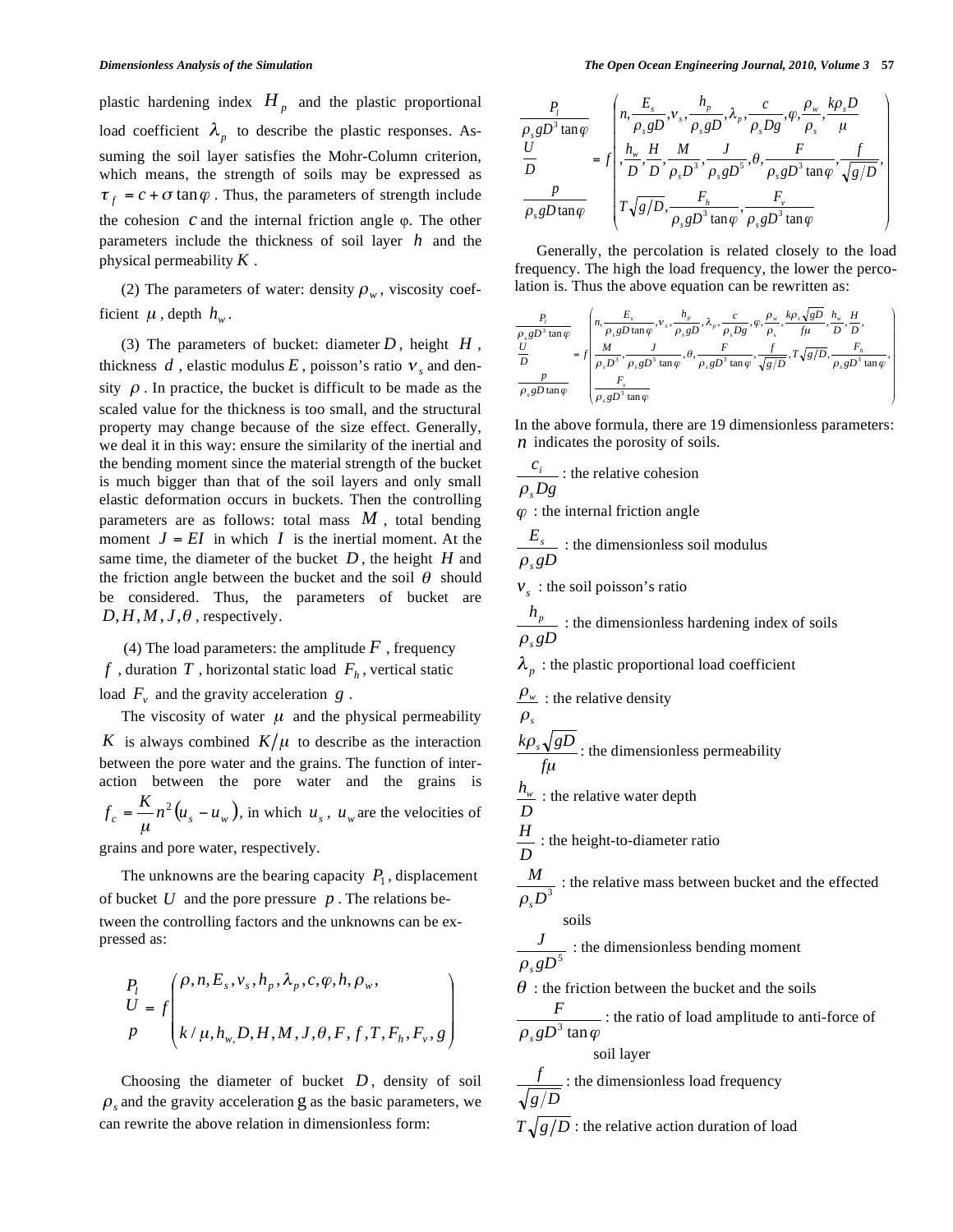$\frac{F_h}{\rho_s g D^3 \tan\varphi}, \frac{F_v}{\rho_s g D^3 \tan\varphi}$ *gD F s v s*  $\frac{h}{\cdot}$ ,  $\frac{F_v}{\cdot}$  : the ratio of horizontal

static load to the anti-force of soils and the ratio of vertical static load to the anti-force of soils, respectively.

# **Similarity of Geometry**

According to the analysis above, it is easy to see that in experiments, the scaling laws of suction bucket foundations under dynamic load are difficult to satisfy fully. That means, if only the size of geometry changes while the materials does not changes, not all similar parameters can be satisfied, except for the experiments of full size. Nevertheless, it can be solved partly if centrifugal experiments are adopted. In centrifugal experiments,  $a_m = Ng_p$ ,  $a_m$  is the centrifugal acceleration,  $g_p$  is the acceleration in prototype,  $L_m = \frac{1}{N} L_p$ , *L* is a length. Assuming that the materials

(soils and water) do not change, the similarity conditions are as follows:

$$
\frac{P_i}{\rho_s g D^3 \tan \varphi} = f \left( \frac{n, \frac{c}{\rho_s D^{1.5} g^{0.5}}, \varphi, \frac{E_s}{\rho_s g D \tan \varphi}, \nu_s, \frac{h_p}{\rho_s g D \tan \varphi}, \lambda_p, \frac{U}{D} \right)
$$
\n
$$
\frac{U}{D} = f \left( \frac{\rho_w}{\rho_s}, \frac{k \rho_s \sqrt{g D}}{f \mu}, \frac{h_w}{D}, \frac{H}{D}, \frac{M}{\rho_s D^3}, \frac{J}{\rho_s D^6}, \frac{F}{\rho_s g D^3 \tan \varphi}, \frac{p}{\rho_s g D \tan \varphi}, \frac{F}{\rho_s g D \tan \varphi}, \frac{F}{\rho_s g D^3 \tan \varphi}, \frac{F}{\rho_s g D^3 \tan \varphi} \right)
$$

in which the similar relations are as follows:  $n_m = n_p$ ,

$$
\varphi_m = \varphi_p, \qquad \qquad \left(\frac{E_s}{E}\right)_m = \left(\frac{E_s}{E}\right)_p, \qquad \qquad \nu_{sm} = \nu_{sp},
$$

 $\beta$ <sup>*p*</sup>  $\mu$ <sup>*p*</sup> *p*  $s$ *s*  $\mu$  and  $\mu$   $\mu$ *p gD h gD h* J ļ Ι I  $\bigg)_{m}$  =  $\bigg($ ļ Ι I \ ſ  $\left(\frac{h_p}{\rho_{\gamma}gD\tan\varphi}\right)_= \left(\frac{h_p}{\rho_{\gamma}gD\tan\varphi}\right)_-, \ \lambda_{pm} = \lambda_{pp},$ *s p w s m*  $\left| \begin{array}{c} w \\ w \end{array} \right| = \left| \begin{array}{c} P_w \\ Q \end{array} \right|$ Į Ι I \  $=$ Į Ι I \ ρ ρ ρ  $\left(\frac{\rho_w}{\rho_w}\right)$   $\left(\frac{\rho_w}{\rho_w}\right)$ , *p w m*  $\left(\frac{w}{D}\right)_m = \left(\frac{H_y}{D}\right)$ *H*  $\left(\frac{H_w}{D}\right)_m = \left(\frac{H_w}{D}\right)$  $(H_w)$   $(H_w)$ ,  $\left\langle D\right\rangle_{p}$ *H*  $\left(\frac{H}{D}\right)_m = \left(\frac{H}{D}\right)$  $\left(\frac{H}{H}\right)$   $\left(\frac{H}{H}\right)$ . The above parameters are

satisfied naturally. The following relations should be scaled: *s*  $/m$  *i*  $\left\{ P_s \right\} p$ *c N c*  $\vert$ Į Ι I ∖  $\Bigg| = \frac{1}{N} \Bigg($ Į Ι I ∖ -  $\rho_s$   $\int_{\mathfrak{m}} N(\rho)$  $\frac{1}{c}$ , *p s m*  $\left(\frac{s}{t}\right)_{t} = \left(\frac{\lambda f}{f}\right)$ *k f k*  $\overline{\phantom{a}}$ Į Ι I ∖  $=$ ļ Ι I \ μ  $\rho$  $\left(\frac{\rho_s}{\mu}\right)_m = \left(\frac{k\rho_s}{f\mu}\right)_n$ ,  $M_m = \frac{1}{N^3} M_p$ ,  $J_m = \frac{1}{N^5} J_p$ ,  $F_m = \frac{1}{N^2} F_p$ ,  $f_m = N f_p$ ,  $T_m = \frac{1}{N} T_p$ ,  $F_{hm} = \frac{1}{N^2} F_{hp}$ ,  $F_{vm} = \frac{1}{N^2} F_{vp}$ . The following relation is

difficult to satisfy:

$$
\left(\frac{k\rho_s}{f\mu}\right)_m = \left(\frac{k\rho_s}{f\mu}\right)_p
$$
. In other words, although the simi-

larity of gravity may be satisfied in centrifugal experiments, the similarity law of geometry can not be satisfied.

## **The Method for Simplifying the Controlling Parameters**

Momentum equilibrium equation are as follows:

$$
\begin{cases}\n\frac{\partial \sigma_{ij}}{\partial x_j} - \frac{\partial p}{\partial x_i} = (1 - \varepsilon) \rho_s \frac{\partial^2 u_i}{\partial t^2} + \varepsilon \rho \frac{\partial v_i}{\partial t} \\
-\frac{\partial p}{\partial x_i} - \frac{\varepsilon \mu}{K} (v_i - \frac{\partial u_i}{\partial t}) = \rho \frac{\partial v_i}{\partial t}\n\end{cases}
$$
\n(1)

Mass equilibrium equation

$$
\begin{cases}\n\frac{\partial \varepsilon \rho}{\partial t} + \varepsilon \rho \frac{\partial v_i}{\partial x_i} = 0 \\
\frac{\partial (1 - \varepsilon) \rho_s}{\partial t} + (1 - \varepsilon) \rho_s \frac{\partial^2 u_i}{\partial t \partial x_i} = 0\n\end{cases}
$$
\n(2)

Constitutive relation

$$
\sigma_{ij} = G(\frac{\partial u_i}{\partial x_j} + \frac{\partial u_j}{\partial x_i}) + \delta_{ij} \frac{2Gv}{1 - 2v} \frac{\partial u_k}{\partial x_k}
$$
(3)

in which  $\rho$  is the pore fluid density,  $\rho_s$  is the skeleton density,  $u_i$  is the skeleton velocity,  $v_i$  is the pore fluid velocity, p is the pore pressure,  $\sigma_{ij}$  is the effective stress, g is the gravity acceleration, G is the shear modulus,  $\nu$  is the poisson's ratio.

The stream function and potential function are introduced in the following analysis:

$$
\begin{cases}\n\bar{u} = Grad\varphi_s + Curl\bar{\psi}_s \\
\bar{v} = Grad\varphi + Curl\bar{\psi} \\
Div\bar{\psi}_s = 0 \\
Div\bar{\psi} = 0\n\end{cases}
$$
\n(4)

Instituting eq.(4) into eqs.(1)~(3), yields

$$
\frac{2G(1-\nu)}{\rho_s(1-2\nu)}\nabla^2\varphi_s =
$$
\n
$$
\frac{\mu\omega}{\rho_s K} \left[ \frac{\partial \varphi_s}{\partial \tau} + \frac{\omega \rho_s K}{\mu} (1-\varepsilon)(1 + \frac{1-\varepsilon}{\varepsilon} \frac{\rho}{\rho_s}) \frac{\partial^2 \varphi_s}{\partial \tau^2} \right]
$$
\n(5)

and

$$
\frac{G}{\rho_s} \nabla^2 \bar{\psi}_s = \omega^2 \left( 1 - \varepsilon + \frac{\varepsilon \rho}{\rho_s} \right) \frac{\partial^2 \bar{\psi}_s}{\partial t^2}
$$
(6)

in which  $\tau = \omega t$ ,  $\omega$  is the load frequency.

It can be seen that  $\eta = \omega \rho_s K / \mu$  is a small parameter in this problem. The multi-scale asymptotic expansions method is used here, which is

$$
\begin{cases}\n\varphi_s = \varphi_s^0(x_i, \tau_1, \tau_2) + \sum_{n=1}^{\infty} \eta^n \varphi_s^{(n)}(x_i, \tau_1, \tau_2) \\
\overline{\psi}_s = \overline{\psi}_s^0(x_i, \tau_1, \tau_2) + \sum_{n=1}^{\infty} \eta^n \overline{\psi}_s^{(n)}(x_i, \tau_1, \tau_2)\n\end{cases} (7)
$$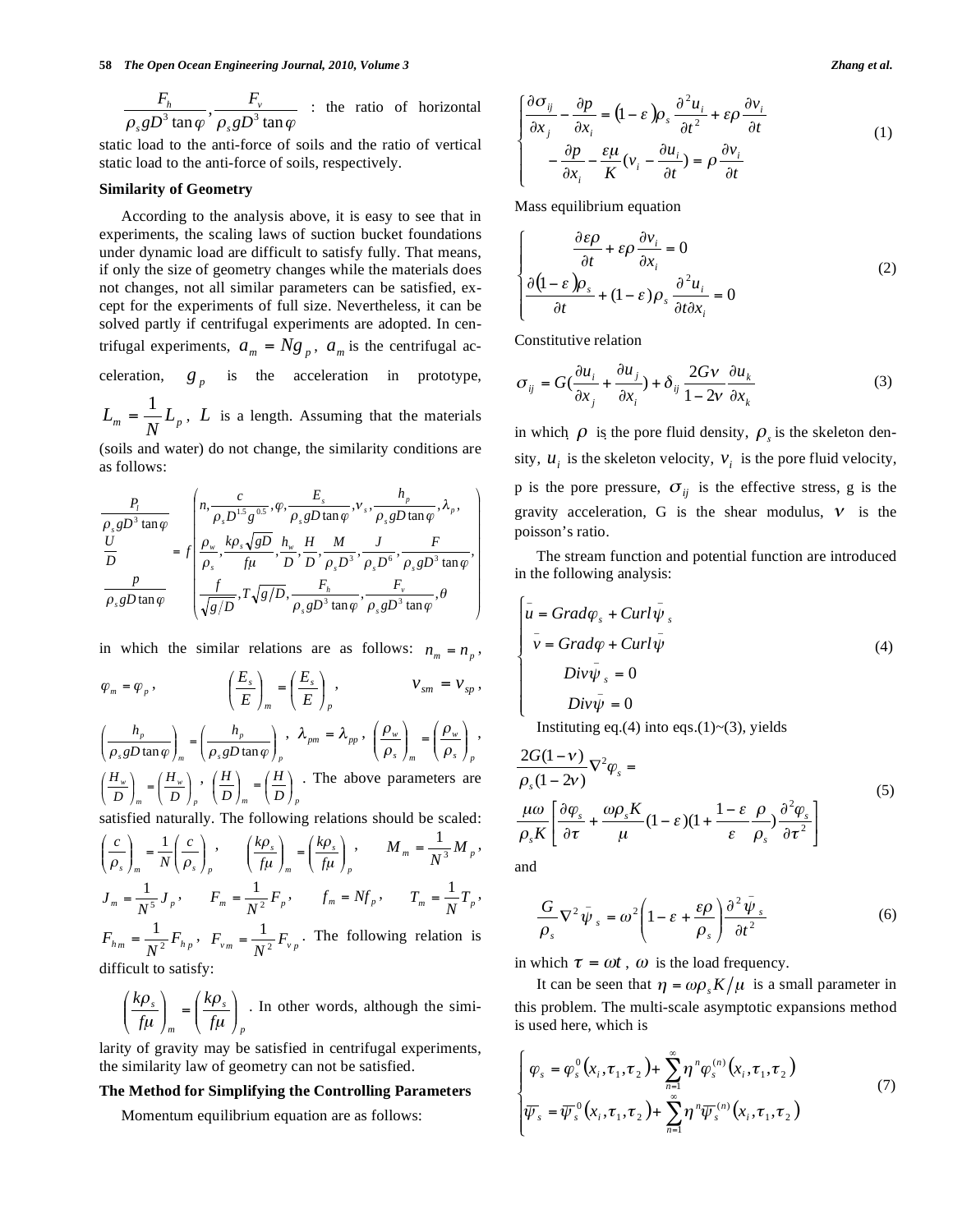in which  $\tau_1 = \tau, \tau_2 = \eta \tau$ . Instituting eq. (7) into eqs.  $(5)~(6)$ , we get

$$
D\nabla^2 \varphi_s^{(1)} = \frac{\partial \varphi_s^{(1)}}{\partial \tau}
$$
 (8)

$$
D\nabla^2 \varphi_s^{(n)} = \frac{\partial \varphi_s^{(n)}}{\partial \tau_1} + \frac{\partial \varphi_s^{(n-1)}}{\partial \tau_2}
$$
(9)  
+ 
$$
\left(1 - \varepsilon \left(1 + \frac{1 - \varepsilon}{\varepsilon} \frac{\rho}{\rho_s}\right) \left(\frac{\partial^2 \varphi_s^{(n-1)}}{\partial^2 \tau_1} + \frac{\partial^2 \varphi_s^{(n-2)}}{\partial \tau_1 \partial \tau_2} + \frac{\partial^2 \varphi_s^{(n-3)}}{\partial^2 \tau_2}\right)\right)
$$

$$
\lambda \nabla^2 \overline{\psi}_s^{(0)} = \frac{\partial^2 \overline{\psi}_s^{(0)}}{\partial \tau_1^2} \tag{10}
$$

$$
\lambda \nabla^2 \overline{\psi}_s^{(1)} = \frac{\partial^2 \overline{\psi}_s^{(1)}}{\partial \tau_1^2} + \frac{\partial^2 \overline{\psi}_s^{(0)}}{\partial \tau_1 \partial \tau_2}
$$
(11)

$$
\lambda \nabla^2 \overline{\psi}_s^{(n)} = \frac{\partial^2 \overline{\psi}_s^{(n)}}{\partial \tau_1^2} + \frac{\partial^2 \overline{\psi}_s^{(n-1)}}{\partial \tau_1 \partial \tau_2} + \frac{\partial^2 \overline{\psi}_s^{(n-2)}}{\partial \tau_2^2}
$$
(12)

in which 
$$
D = \frac{2GK(1 - v)}{\mu \omega(1 - 2v)}, \varphi_s^{(0)} = 0,
$$

$$
\lambda = \frac{G}{\omega^2 [(1 - \varepsilon)\rho_s + \varepsilon\rho]}.
$$

It is shown that  $\psi_s^{(0)}$  is the high frequency component (denoting the initial response). This component satisfies the wave motion and thus is a fast course. In the zero order, there are only shear waves.  $\varphi_s^{(1)}$  is the low frequency component (denoting the percolation and consolidation). This component satisfies the disperse equation respecting the percolation and consolidation and thus is a slow course. It is shown that three dimensionless parameters must be satisfied if the geometrical similarity is satisfied:  $\frac{\rho g L}{\sigma}$ ,  $\frac{R}{\rho \omega^2 L^2}$  $\rho\omega$ and

 $L^2$ *RK* μω , in which  $R$  denotes the stiffness of the system.

## The method to solve the conflict of time scaling factors

Especially the conflict time scaling factors should be considered if the problem is related to the consolidation and dynamic load.

Consolidation relates to the dissipation of excess pore pressure and is a diffusion event. The velocity of consolidation is described by the dimensionless time  $T_{v}$  defined as:

 $H^2$  $T_v = \frac{c_v t}{\pi r^2}$ , where  $c_v$  is the coefficient of consolidation, *t* is

the time and  $H$  is a length related to a drainage path. It is easy to obtain the scaling relation of consolidation as

*p vm*  $v_{m} = \frac{1}{N^{2}} \frac{c_{vp}}{c_{vm}} t$ *c*  $t_m = \frac{1}{N^2} \frac{c_{vp}}{c_{vm}} t_p$ . Hence, if the same material is used in

model and prototype, the time scaling factor is  $1: N^2$ . If for some reason the permeability in model and prototype is different, the time scaling relation becomes:  $t_m = \frac{p}{M^2} \frac{p}{L} t_p$ *m*  $m = \frac{1}{N^2} \frac{\kappa_p}{k_m} t$ *k*  $t_m = \frac{1}{N^2} \frac{k_p}{k_m} t_p$ ,

where  $k_p$ ,  $k_m$  are the coefficients of permeability in model and prototype respectively [13].

For the case of dynamic load, it is easy also to obtained the scaling factors of linear dimension, acceleration and frequency:  $1:N, 1:N^{-1}$ . An important consequence is that the time scaling factor for dynamic events is  $1:N$  in contrast to  $1:N^2$  time scaling factor for diffusion or seepage events.

The conflict of time scaling factors requires special consideration when both the dynamic effect and the seepage are present. The method to ensure the same time scaling factor for motion and seepage is usually to decrease the effective permeability of solid material by increasing the viscosity of the pore fluid or by the changing the grain series of solid material.

If the material is not changed during centrifugal experiments, all parameters except  $k\rho_s \sqrt{gD}/(f\mu)$  and  $c/(\rho_{\rm s}D^{1.5}g^{0.5})$  satisfy the scaling law. Therefore, it is the key problem to deal with the similar simulation of these two parameters for sand foundation. Now, we compare the characteristic time of the permeability, inertial and load duration.

Characteristic time of percolation is 
$$
\frac{\mu H^2}{KE(1+e)} \sim 10^6
$$
, the

load cycle is  $\frac{1}{f} \sim 1.25$ , the total load duration is

 $T \sim 10^7$ . in which  $K = 4 \times 10^{-12} m^2$ ,  $E = 8 \times 10^6 Pa$ ,  $H = 5m$ ,  $g = 10m/s^2$ ,  $f = 0.8Hz$ .

Now, it can be seen that: (1) The load cycle is small compared with the percolation characteristic time, thus the inertial movement and percolation can be decoupled. (2) The total load duration is bigger than that of the characteristic time of percolation and the load cycle when the frequency is relatively high. Thus the effects of percolation in the early stage are small. That is say, even if the permeability and the load cycle do not satisfy the scaling law fully, the final responses of soil layer and the pore water are still close to the real value which need only modified by perturbation method if the frequency is relatively large.

# **THE DURATION TO ARRIVE AT THE STABLE STATE UNDER DYNAMIC LOAD**

Let  $\Delta$  denotes the character displacement on the boundary,  $T$  the character time and  $L$  the character length. Thus the following equation may be obtained by eq. (5)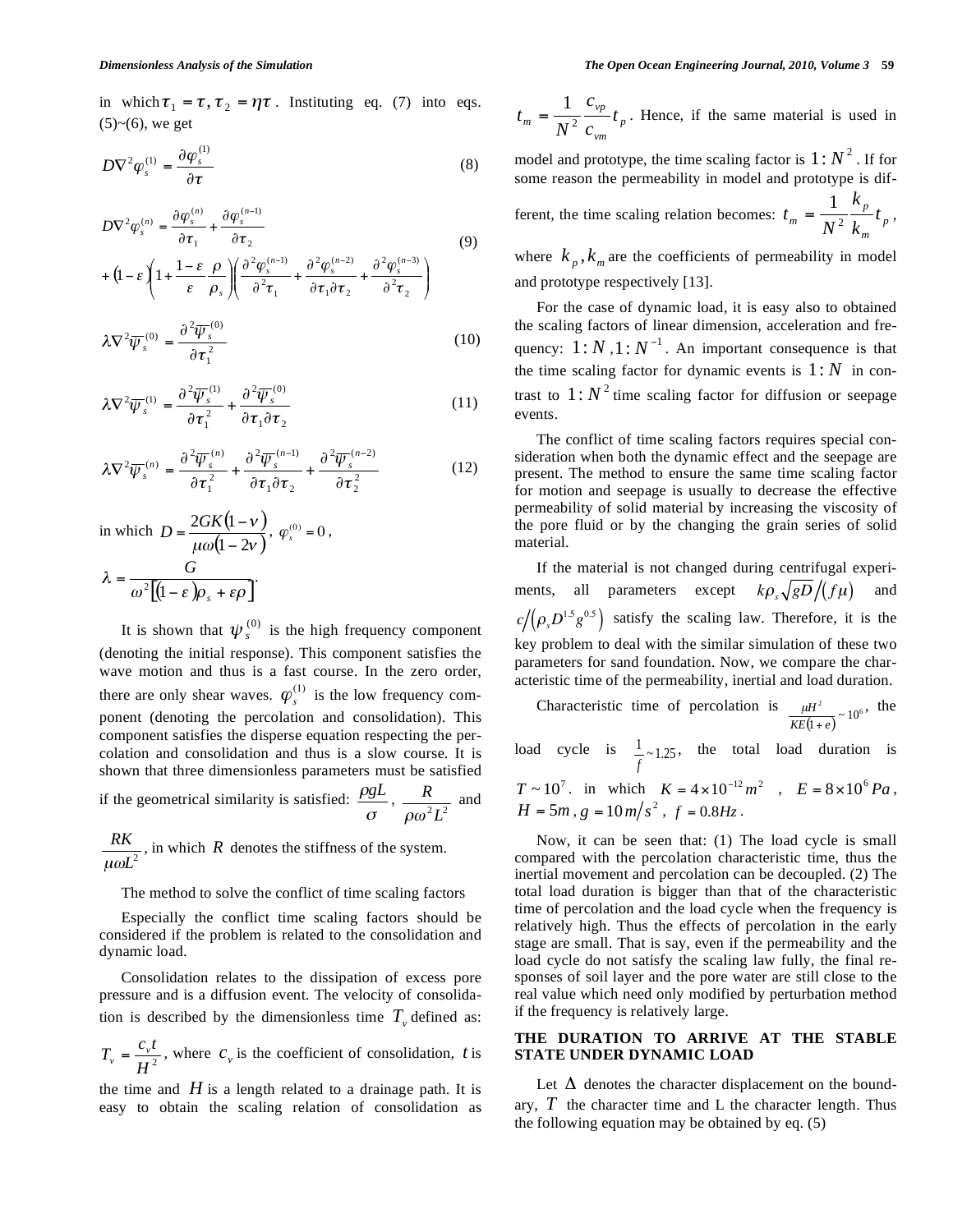$$
\frac{2G(1-\nu)}{\rho_s(1-2\nu)} \frac{T^2}{L^2} \frac{\rho_s K}{\mu T} \nabla^2 \Phi_s = \frac{\rho_s K}{\mu T} (1-\varepsilon)(1+\frac{1-\varepsilon}{\varepsilon} \frac{\rho}{\rho_s}) \frac{\partial^2 \Phi_s}{\partial \tau^2} + \frac{\partial \Phi_s}{\partial \tau} (13)
$$
  
The wave velocity is

$$
c = (a/b)^{0.5}
$$

in which

$$
a = \frac{2G(1-\nu)}{\rho_s(1-2\nu)} \frac{T^2}{L^2} \frac{\rho_s K}{\mu T},
$$

$$
b = \frac{\rho_s K}{\mu T} (1-\varepsilon)(1+\frac{1-\varepsilon}{\varepsilon} \frac{\rho}{\rho_s})
$$

The affected zone can be determined by the following equation

$$
\delta = \frac{c}{\omega} \tag{14}
$$

In Fig. (**1**), the solid line is the theoretical value and the dots are experimental value. (according to the triaxial experiments and percolation tests, the modulus of soil layer is  $E = 8MPa$ , the permeability is  $K = 2 \times 10^{-9} m^3 s/kg$ , the frequency is  $\omega = 1.26 \sim 7.85/s$ .). It is shown that the experimental and theoretical results are agreement with each other.



**Fig. (1).** Comparison of the theoretical and experimental results of effected zone under dynamic loadings.

(The block dots are obtained from centrifugal experiments, the other dots are obtained from small scale experiments.)

Now, we can solve the character time that arrives at the stable state. Assuming L is the character length,  $\mu$  is the viscosity of water,  $k$  is the permeability,  $u$  is the character displacement, thus the pore pressure  $p$ , effective stress  $\sigma_{e}$ and inertial force  $\sigma_d$  can be expressed as  $=\frac{\mu L}{\mu}u, \quad \sigma_e = E\frac{u}{\tau}, \quad \sigma_d = \frac{\rho L}{2}u$ *L*  $\frac{\partial}{\partial u}$ ,  $\sigma_e = E \frac{u}{u}$ *k*  $p = \frac{\mu L}{k} \dot{u}$ ,  $\sigma_e = E \frac{u}{L}$ ,  $\sigma_d = \frac{\rho L}{2} \dot{u}$ , respectively.  $F(t)$  is the applied force. Therefore, the equilibrium equation of

force can be expressed as follows:

$$
\frac{\rho L}{2}u + \frac{\mu L}{k}u + E\frac{u}{L} = F(t)
$$
\n(15)

or

$$
mu + Cu + Ku = F(t)
$$
 (16)

in which

$$
m = \frac{\rho L}{2}; \quad C = \frac{\mu L}{k}; \quad K = \frac{E}{L}
$$

The frequency is as follows at  $F(t) = 0$ 

$$
m\omega_0^2 - iC\omega_0 - K = 0 \tag{17}
$$

$$
\omega_0 = \frac{iC \pm \sqrt{-C^2 + 4mK}}{2m} = i\frac{\mu}{\rho k} (1 \pm \sqrt{1 - 2\rho E \frac{k^2}{\mu^2 L^2}}) \tag{18}
$$

When  $2\rho E \frac{k^2}{\mu^2 L^2}$ 2 *L*  $E\frac{k}{\lambda}$ μ  $\rho E \frac{\kappa}{\sqrt{2\pi}}$  is enough small, the frequency may be

written as

$$
\omega_{01} = i \frac{2\mu}{\rho k}; \quad \omega_{02} = iE \frac{k}{\mu L^2}
$$
 (19)

Therefore, the character time that arrives at stable state is: *Ek*  $\mu L^2$ . According to the data in experiments, the theoreti-

cal time to arrive at stable state is about 2 hours which is close to the experimental value [6].

## **VERIFICATION**

To verify the above theoretical results, experimental results are compared with that of theoretical results. First, the development of the excess pore pressure and the displacement of bucket with time are investigated, secondly, the time to arrive at the stable response state in experiments is compared with the theoretical value.

It is shown that from Figs. (**2**) and (**3**) the excess pore pressure increases to the maximum at the first stage once the load is applied and then decreases gradually to a relative stable state. The settlement of the bucket increases to the maximum gradually. It indicates that the responses of the bucket and the soil layer will arrive at a relatively stable state under long-term dynamic load. Figs. (**4**) and (**5**) show a planform and a section of affected zone after experiments. It is shown that there exists an affected zone with finite range under long-term dynamic load. The settlement and the density of soil increase inner the zone. The characteristics of the load and the permeability can only affect the midcourse of the bucket and the soil around the bucket, but not the final state.

Fig. (**6**) shows the comparison of development course of the pore pressure and the bucket's settlement. It is shown that the bucket settles small (20% of the total settlement) during the increase of pore pressure. The settlement of bucket increases to the maximum during the pore pressure decreases to the stable state. Therefore, only if the duration of load is enough, the settlement will develop to the maximum. The maximum of settlement does not change with permeability.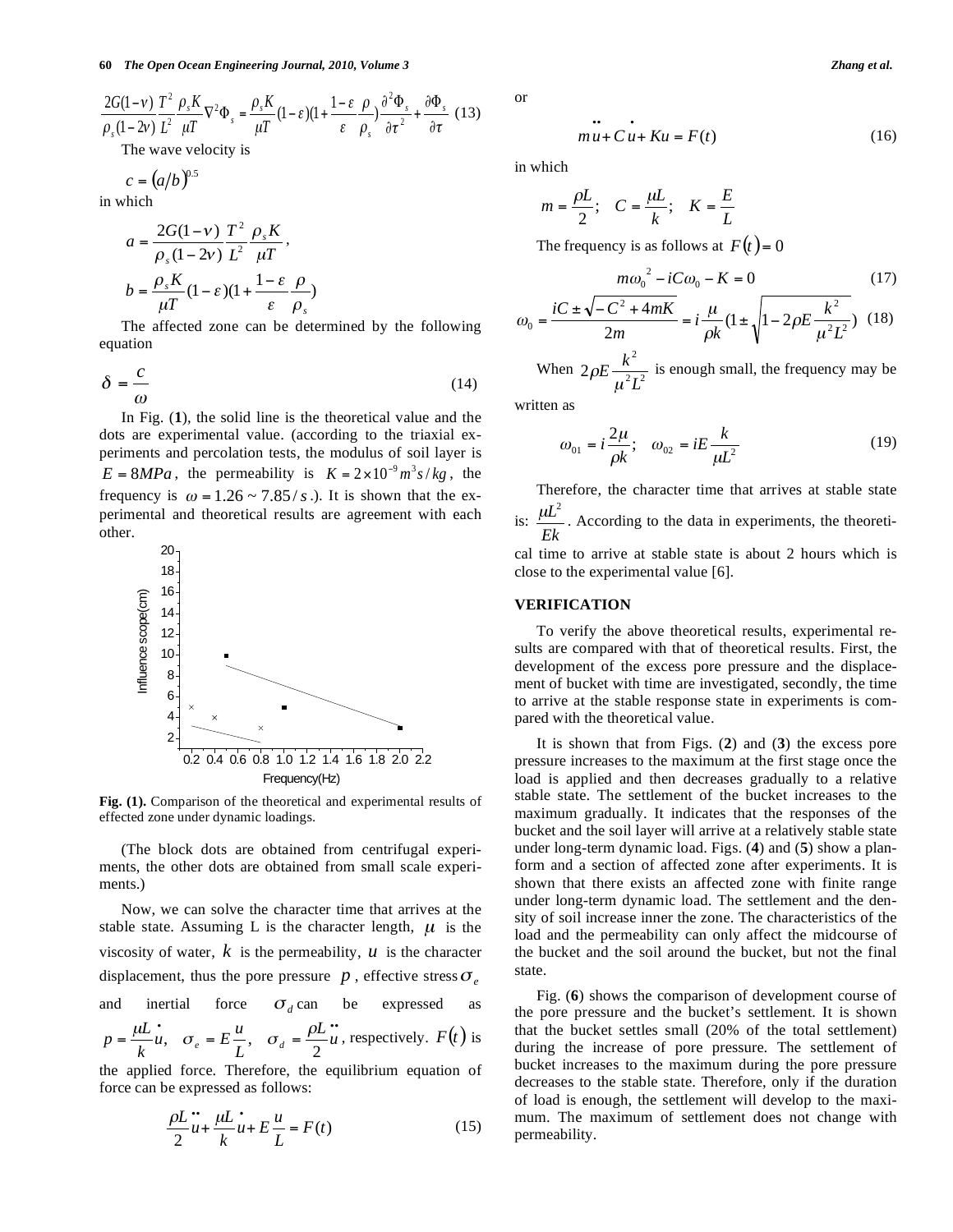

Fig. (2). Development of pore pressure under different load amplitude.



**Fig. (3).** Development of settlement of bucket under different load amplitude.



Fig. (4). Planform after experiments.



**Fig. (5).** Section of effects zone after an experiment.



Fig. (6). The comparison of development of pore pressure and settlement of bucket.

# **CONCLUSIONS**

Under the dynamic load with relative high frequency (such as 1.0Hz), the load cycle is a small value compared to the percolation time. That means, the inertial response is a fast process, while the percolation is a slow process. Therefore, the percolation and the inertial processes can be uncoupled. If we consider only the long-term responses but not the midcourse responses, the scalinng law of the percolation and the inertial need not be satisfied strictly and simultaneously when the load frequency is relatively large.

Main factors of bucket foundations are obtained by dimensionless analysis. A simplified method for the similarity simulation of permeability in centrifugal experiments is presented. The multi-scale asymptotic expansion method is used